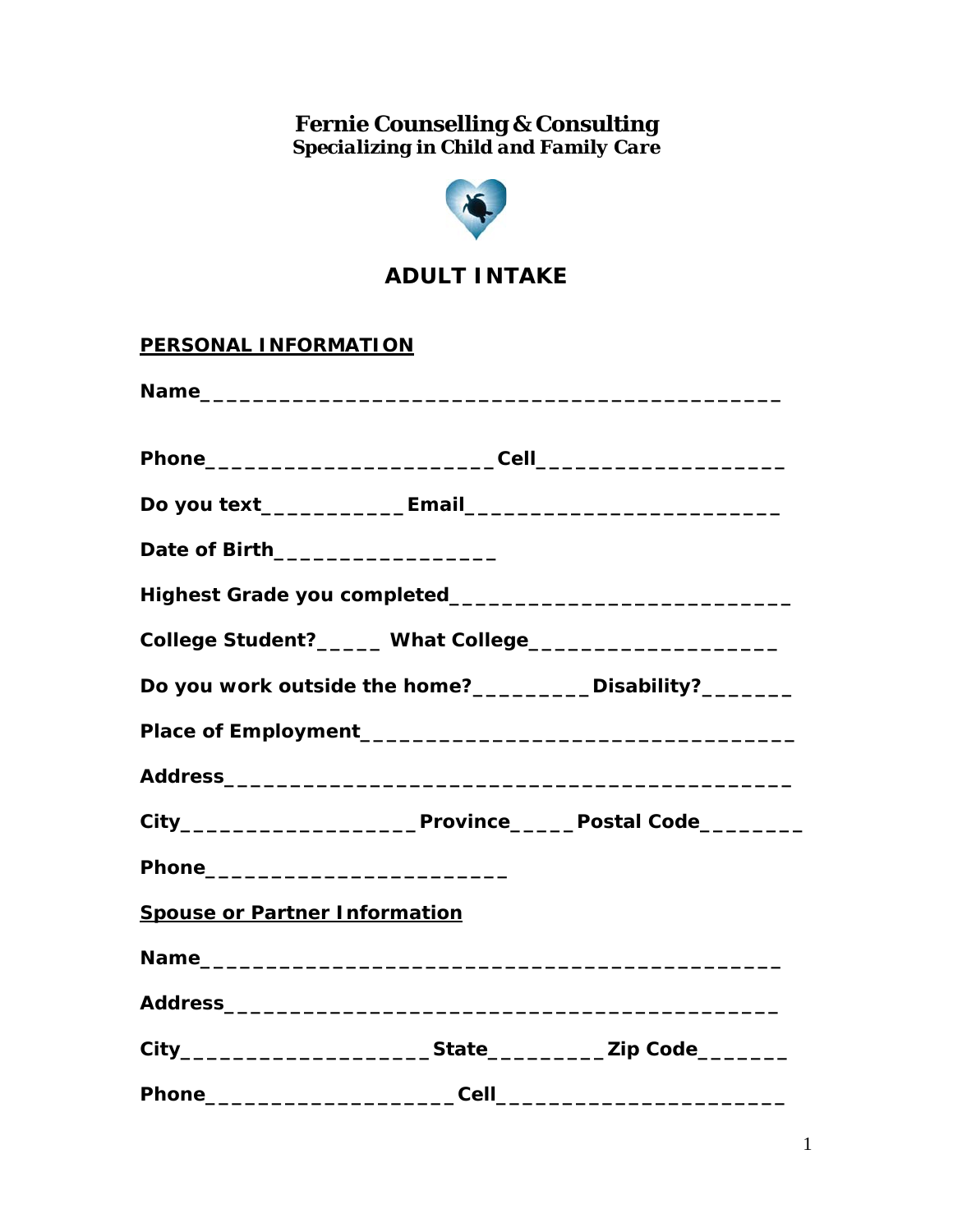| Date of Birth___________________                          |  |
|-----------------------------------------------------------|--|
|                                                           |  |
| College Student?__________What College___________________ |  |
| Does your Spouse or partner work outside of the home?____ |  |
| Disability?___________                                    |  |
|                                                           |  |
|                                                           |  |
|                                                           |  |
|                                                           |  |
|                                                           |  |
|                                                           |  |
|                                                           |  |
| Relationship to you_____________Phone___________________  |  |
| <b>FAMILY BACKGROUND</b>                                  |  |
|                                                           |  |
|                                                           |  |
|                                                           |  |
|                                                           |  |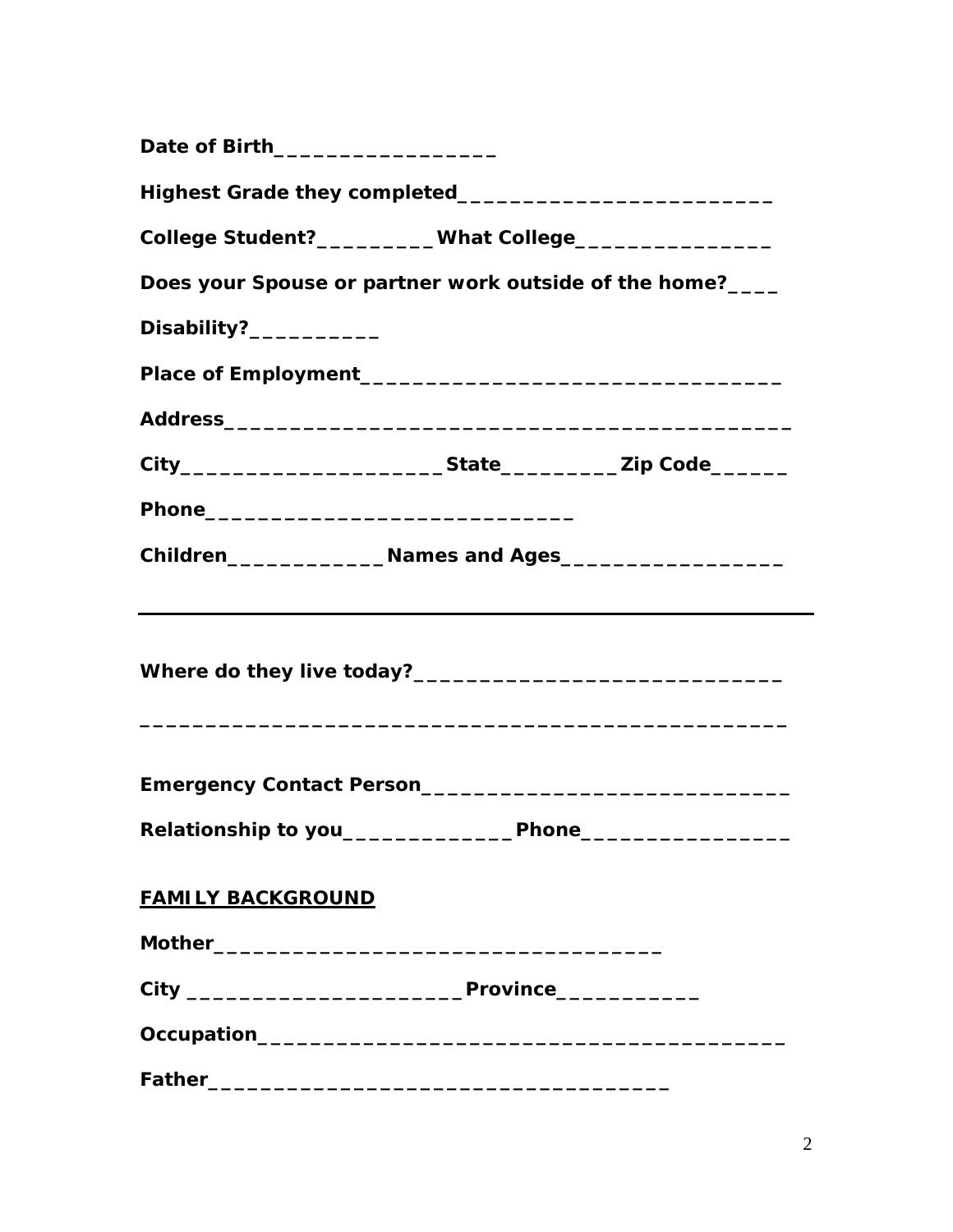|                                                    | ,我们也不会有什么。""我们的人,我们也不会有什么?""我们的人,我们也不会有什么?""我们的人,我们也不会有什么?""我们的人,我们也不会有什么?""我们的人 |
|----------------------------------------------------|----------------------------------------------------------------------------------|
|                                                    |                                                                                  |
| Circle the sibling you were closest to growing up. | Put a square around the sibling you are closest to now.                          |
|                                                    | Did anyone else raise you? (Nanny, Auntie, Grandmother                           |
|                                                    |                                                                                  |
|                                                    |                                                                                  |
|                                                    |                                                                                  |
|                                                    |                                                                                  |
|                                                    |                                                                                  |
| <b>ABOUT YOU</b>                                   |                                                                                  |
|                                                    |                                                                                  |
|                                                    |                                                                                  |
|                                                    |                                                                                  |
|                                                    |                                                                                  |
|                                                    |                                                                                  |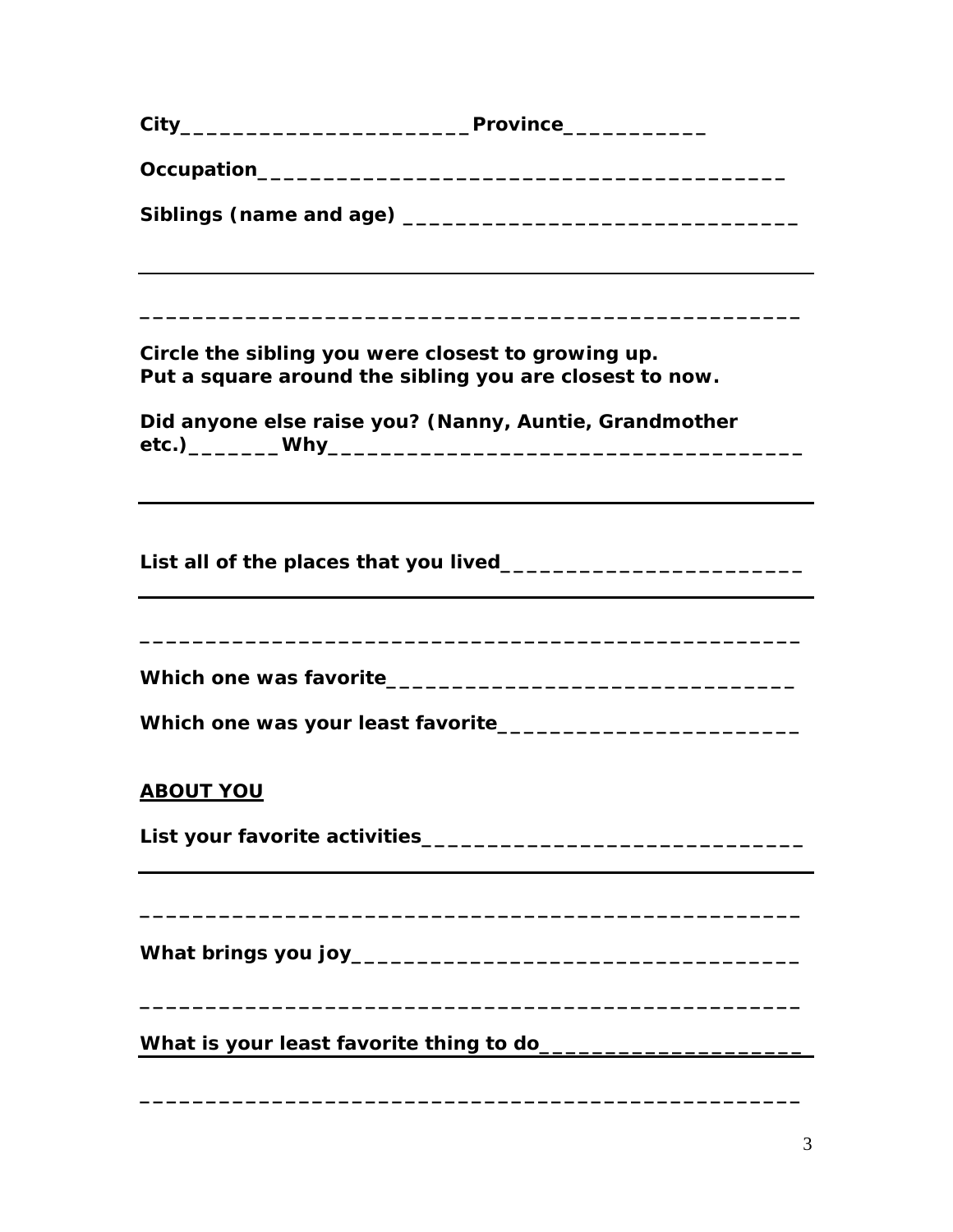Have you ever been to Therapy 

Were you: (in your childhood and/or as an adult)

| <b>Sexually Abused</b>        |  |
|-------------------------------|--|
| <b>Physically Abused</b>      |  |
| <b>Verbally Abused_</b>       |  |
| <b>Psychologically Abused</b> |  |
| <b>Ritually Abused</b>        |  |

What Medications are you currently taking\_\_\_\_\_\_\_\_\_\_\_\_\_\_\_\_\_\_

What Herbal remedies are you currently taking\_\_\_\_\_\_\_\_\_\_\_\_\_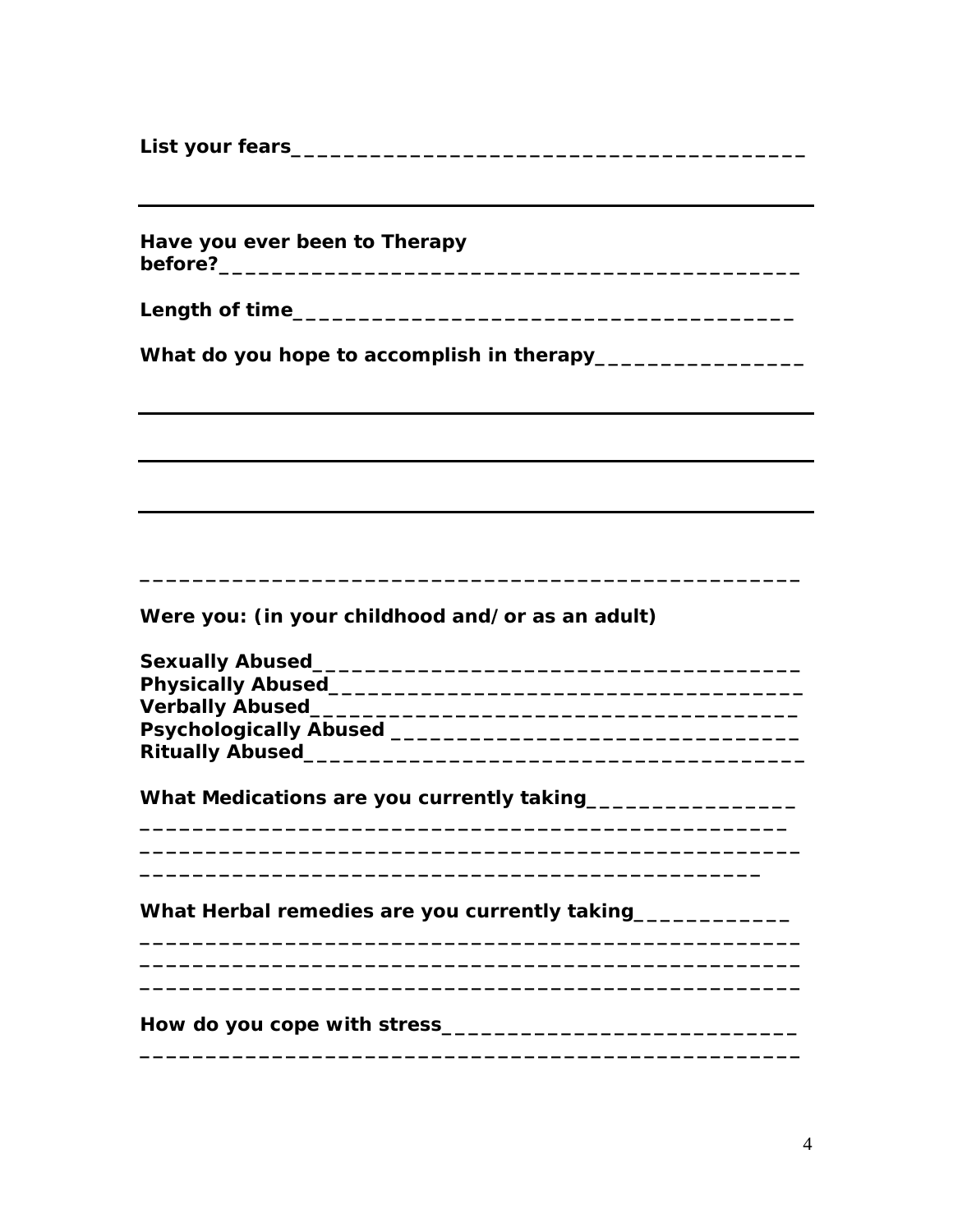| Do you have a problem with Porn?_              |
|------------------------------------------------|
| Would your partner or family agree with you?__ |
| Do you have a problem with Drinking?_          |
| Would your partner or family agree with you?_  |
| Do you have a problem with drugs?_             |
| Would your partner or family agree with you?__ |
| Do you have a problem with cutting?            |
| Would your partner or family agree with you?__ |
| Do you have a problem with an eating disorder? |
| Would your partner or family agree with you?_  |
| Do you have a gambling or spending problem?    |
| Would your partner or family agree with you?_  |
|                                                |

**Is there a reoccurring complaint about you that a partner, spouse, or family member makes ?\_\_\_\_\_\_\_\_\_\_\_\_\_\_\_\_\_\_\_\_\_\_\_** 

**\_\_\_\_\_\_\_\_\_\_\_\_\_\_\_\_\_\_\_\_\_\_\_\_\_\_\_\_\_\_\_\_\_\_\_\_\_\_\_\_\_\_\_\_\_\_\_\_\_\_** 

## **HOW ARE YOU FEELING (circle all that apply)**

| Angry             | Sad                 | <b>Confused</b> | Lonely            |
|-------------------|---------------------|-----------------|-------------------|
| Lost              | Joyful              | "Different"     | <b>Suspicious</b> |
| Content           | <b>Bitter</b>       | <b>Happy</b>    | <b>Betrayed</b>   |
| <b>Humiliated</b> | <b>Distrustful</b>  | Grateful        | <b>Depressed</b>  |
| <b>Silly</b>      | <b>Disheartened</b> | <b>Anxious</b>  | Ashamed           |
| <b>Frustrated</b> | <b>Exhausted</b>    | Overwhelmed     | <b>Jealous</b>    |
| Embarrassed       | <b>Scared</b>       | <b>Shocked</b>  | <b>Enraged</b>    |
| "Crazy"           | <b>Blessed</b>      | Confident       | Guilty            |
| <b>Suicidal</b>   | <b>Hopeful</b>      | <b>Pissed</b>   | <b>Paranoid</b>   |
| Melancholy        | <b>Dissociative</b> | Jazzed          | <b>Alone</b>      |